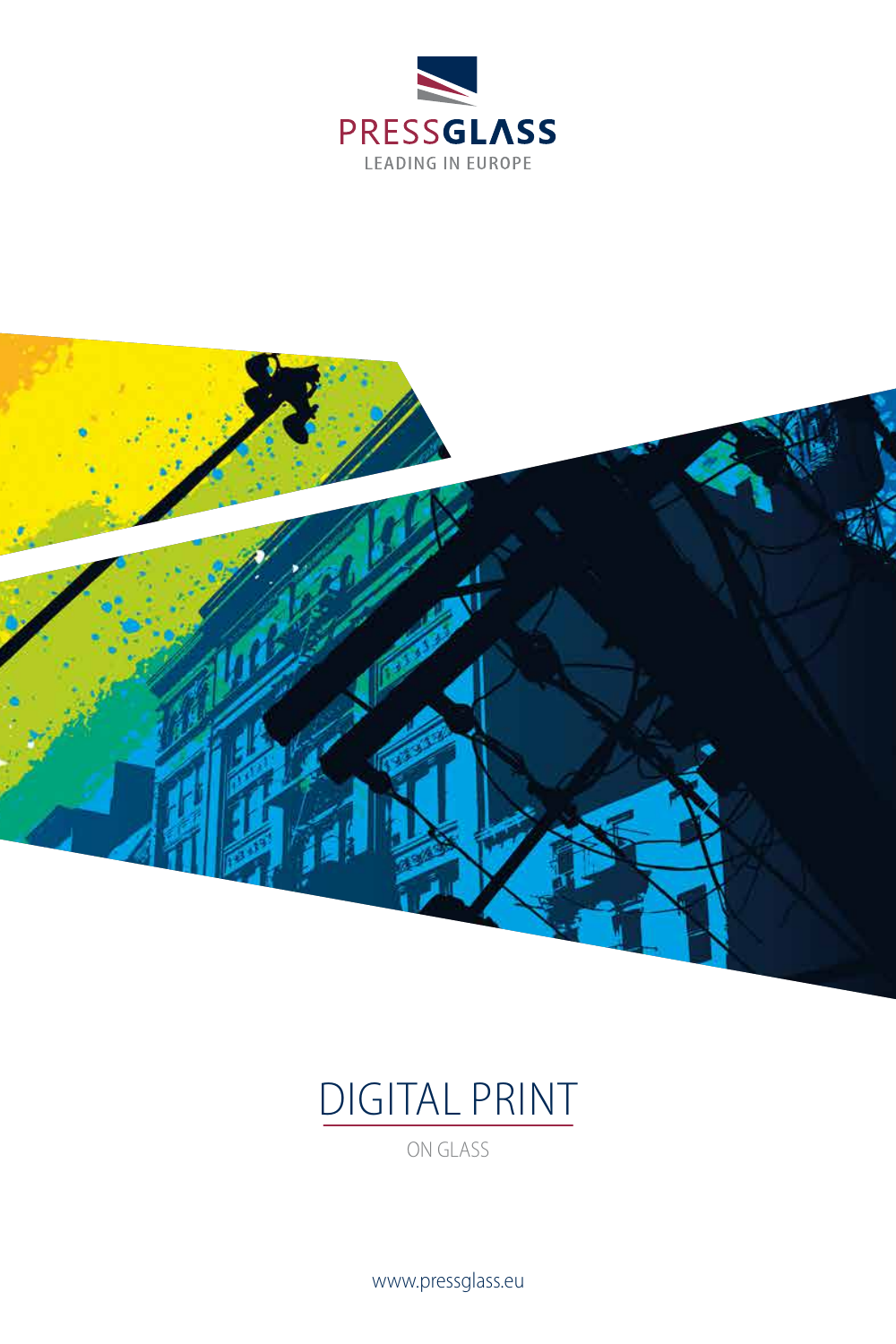## DIGITAL PRINT ON GLASS

Now only the idea, camera and graphic creation software is needed. DIGITAL PRINT will realize the work by printing it on the glass.

Digital print on glass by DIGITAL PRINT brings the colourful world of photographs and computer graphics - previously available only in paper and film print - directly to building constructions. Now, thanks to ceramic paints, heated during the toughening process, a graphic can become a weatherproof and vandal resistant part of a glass structure. Due to using the same print method as used in computer printers, DIGITAL PRINT is extremely fast and does not require any additional work except for processing the graphic file. As it is not necessary to prepare printing screens, even unique patterns remain cost-effective.

Use of six basic colours guarantees a photoquality print at 360 dpi resolution. Thanks to software which allows dividing the overprint graphic into adjacentglass panes, large format photographs covering a glass façade surface can be obtained.

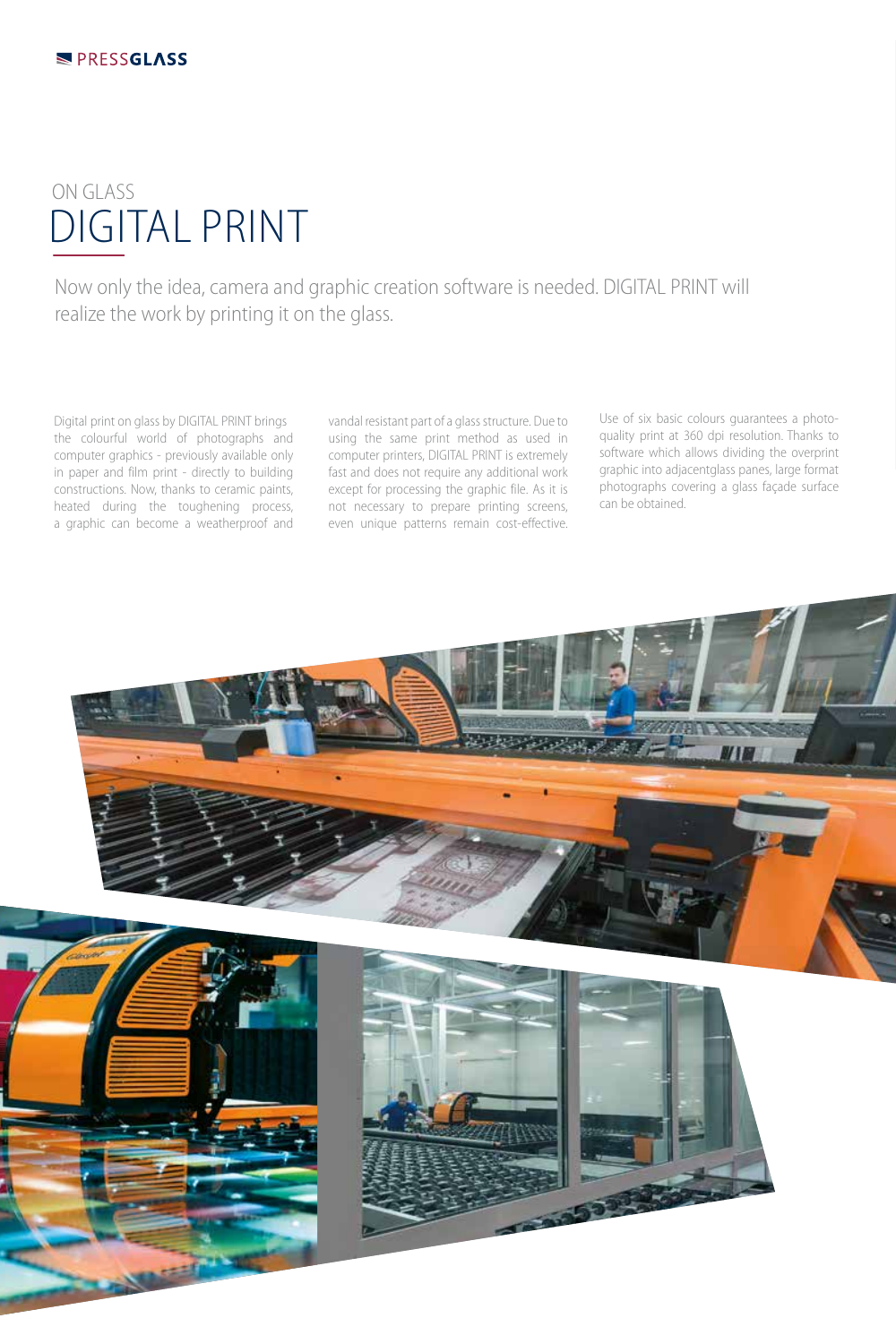

## THREE STEPS TO GET A READY PRODUCT - PRODUCTION PROCESS

- testing and processing a file to DIGITAL PRINT requirements
- overprint
- heating and toughening

## ADVANTAGES OF DIGITAL PRINT

- unlimited capability of multicolour print of graphics and photographs
- photo-quality colours
- resolution 360 dpi
- direct print on the glass without any preparatory work
- capability and profitability of making a sin gle glass pane with an individual overprint
- glass toughened with DIGITAL PRINT is safe for the user according to EN 12600 and has a higher resistance to cracking caused by thermal tensions

## INSTRUCTIONS FOR CLIENTS

Recommended formats of graphic files are PDF, PS, EPS, DXF, DWG, DWF, TIFF, BMP, and JPEG.

The maximum size of the overprint depends on the quality of the graphic material. A print size of 72 dpi resolution minimum is recommended.

| <b>PRINT SIZE</b> |  |  |  |  |
|-------------------|--|--|--|--|
|-------------------|--|--|--|--|

| Thickness of glass [mm] | Minimum size of a pane [mm]                                                  | Maximum size of a pane [mm]                              |
|-------------------------|------------------------------------------------------------------------------|----------------------------------------------------------|
| $\overline{4}$<br>6-19  | $180 \times 500$<br>$100 \times 250$<br>$100 \times 250$<br>$100 \times 250$ | 1300 x 2500<br>1700 x 2500<br>2000 x 3000<br>3200 x 7000 |